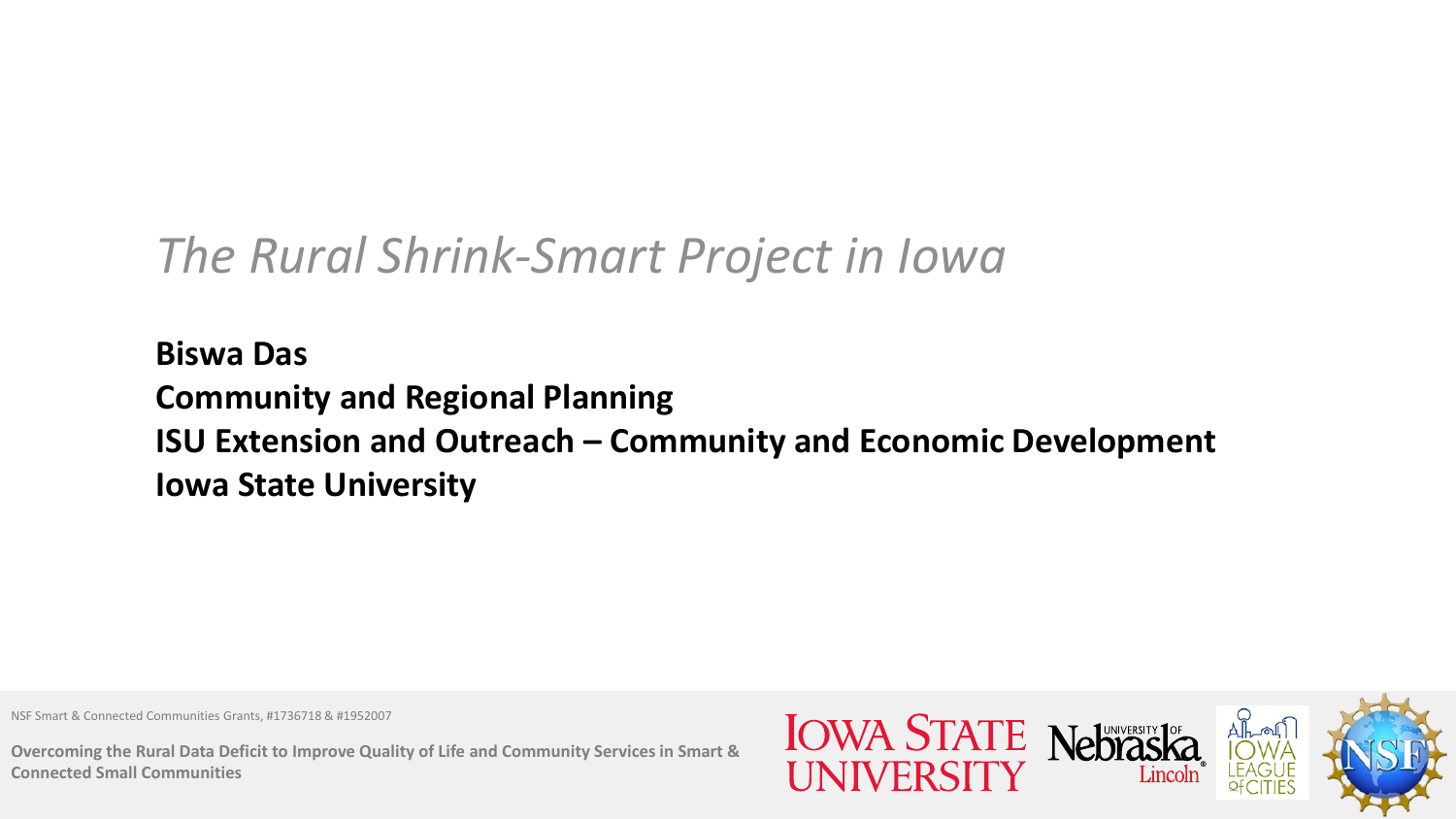### **Interdisciplinary Research Team**

**Kimberly Zarecor (PI)** Professor of Architecture

### **David Peters**

Professor of Sociology & Extension Rural Sociologist

### **Biswa Das**

Associate Professor of Community & Regional Planning & Extension Community Development Specialist

### **Susan Vanderplas**

University of Nebraska, Lincoln Assistant Professor of Statistics & Extension Statistician

### **Zhengyuan Zhu**

Professor of Statistics & Director, Center for Survey Statistics & Methodology

**Heike Hofmann** Professor of Statistics

**Jennifer Drinkwater** Associate Professor of Art and Visual Culture & Extension Community Arts Specialist

#### **Ana Luz** Associate Teaching Professor of Industrial Design

**Erin Mullenix** Research Director, Iowa League of Cities

NSF Smart & Connected Communities Grants, #1736718 & #1952007

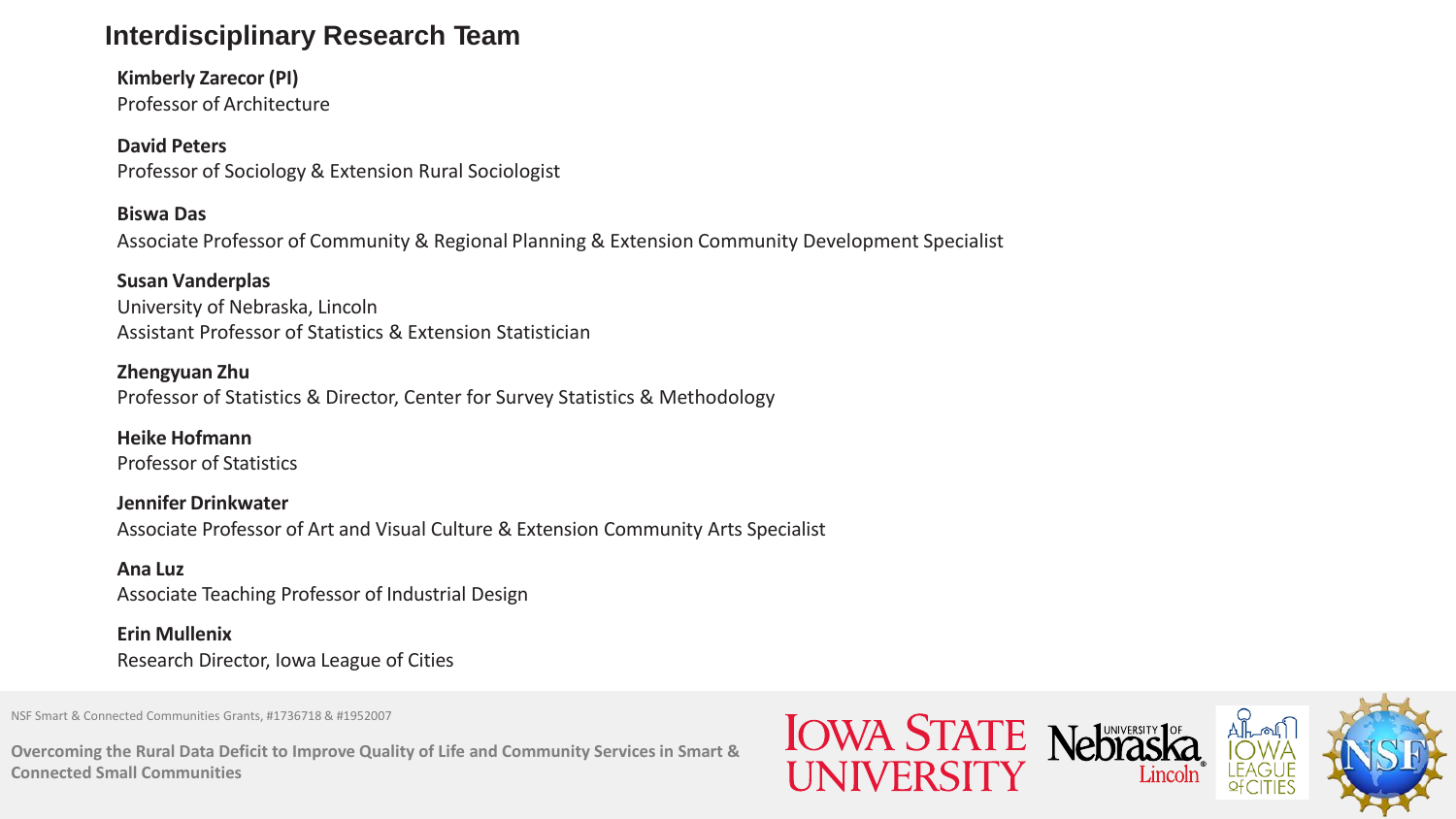## **Outline**

- What is the rural shrink-smart project?
- Introducing the main idea
- Key parts of the research, community engagement
- Making it relevant for rural communities across the U.S.

NSF Smart & Connected Communities Grants, #1736718 & #1952007

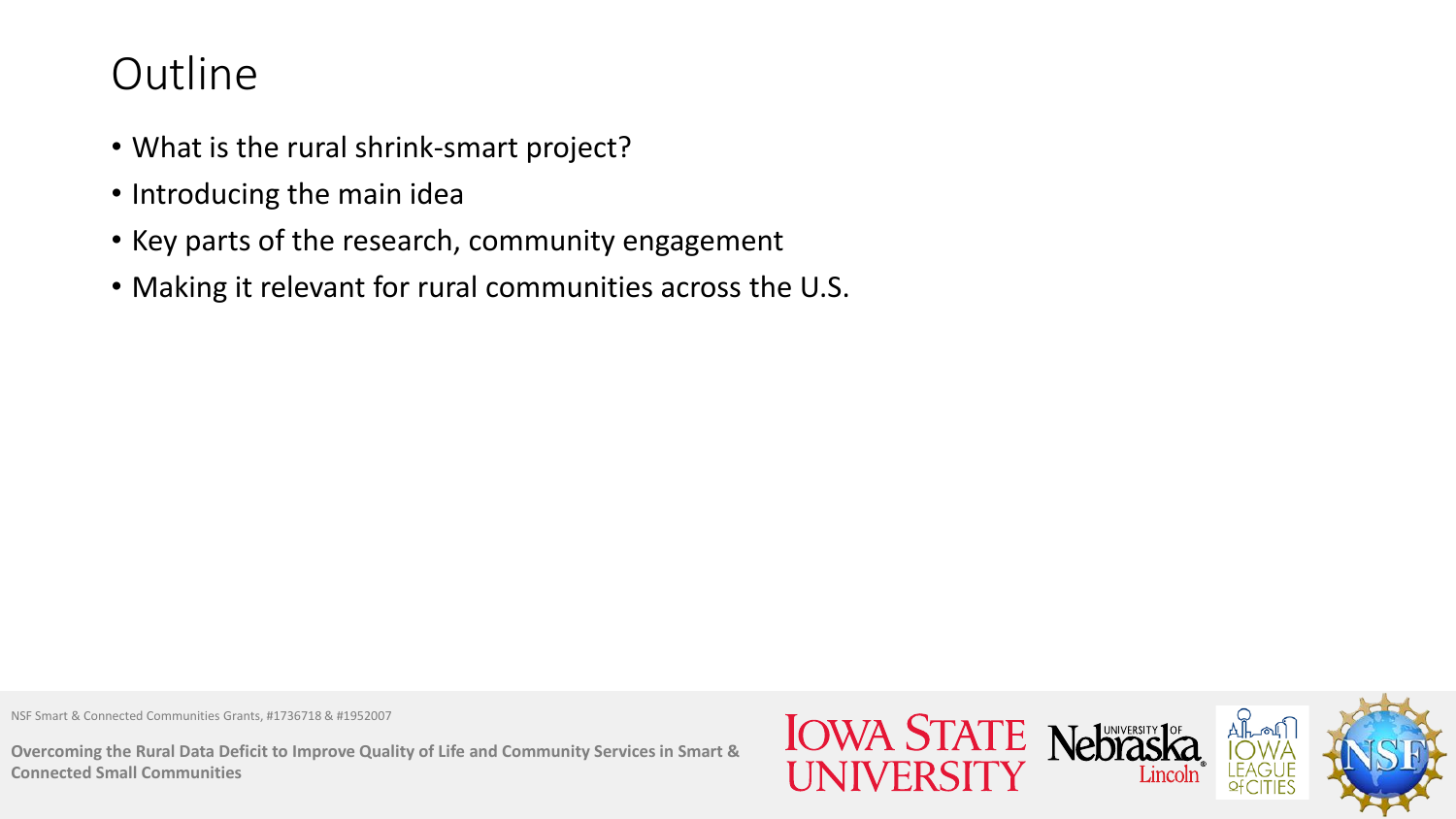

This project proposes to develop *educational resources* and *data-driven tools* to help these communities to **shrink smart**, which is the process of adapting to population loss while also protecting quality of life and community services.

We are working with the Iowa League of Cities, Iowa Council of Governments (COG's) and centers such as NCRCRD so that our resources and tools can be shared broadly to the public.

Goal is to introduce the new idea to small communities.

NSF Smart & Connected Communities Grants, #1736718 & #1952007

**Overcoming the Rural Data Deficit to Improve Quality of Life and Community Services in Smart & Connected Small Communities**

**IOWA STATE Nebras** 

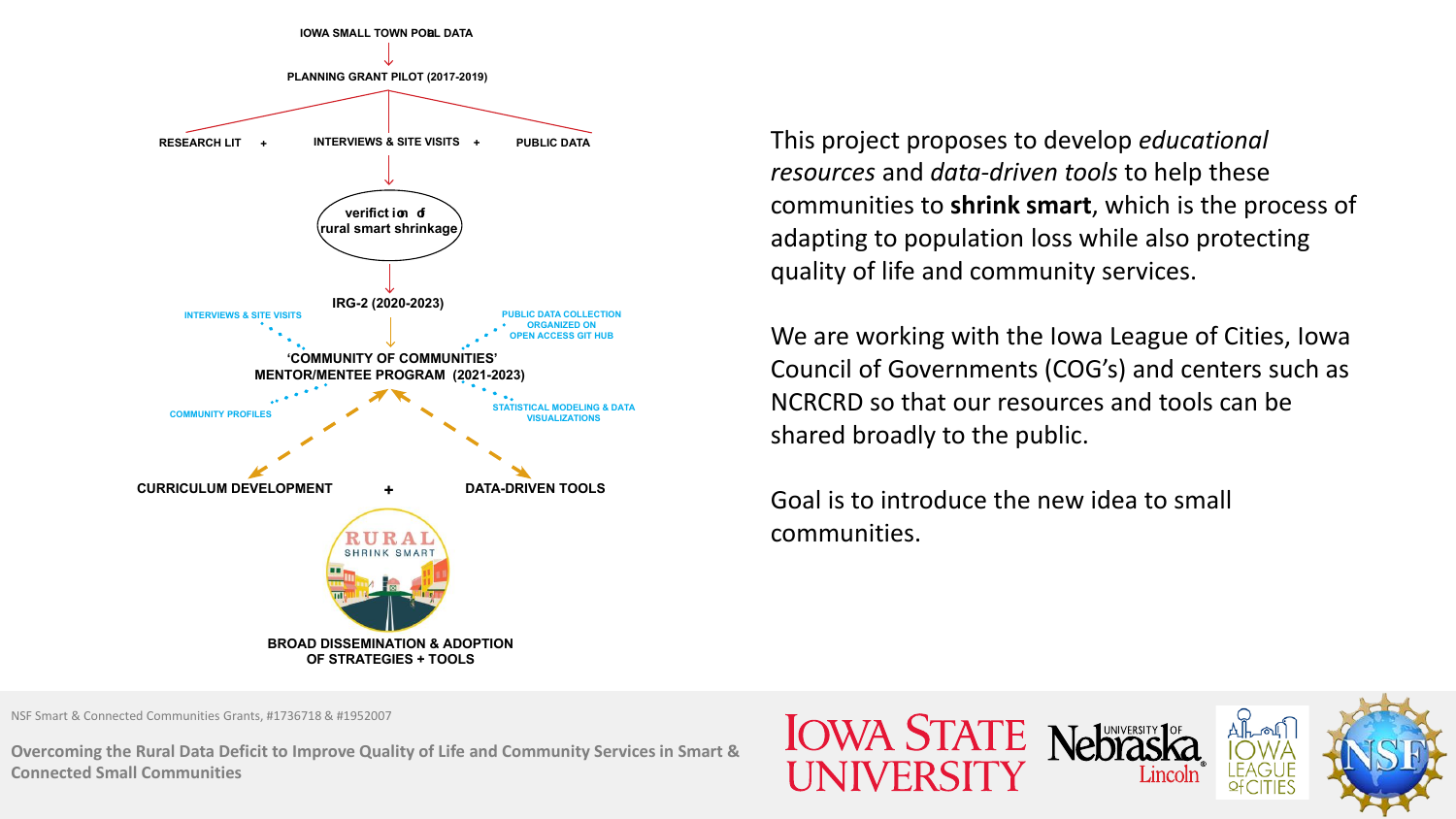# Elma, Iowa

- Small town in Northeast Iowa
- Population 505 (2020); 546 (2010)
- Shrinking Community
- Improving QoL
- Splash Pad
- Medical Clinic
- Fundraisers
- Grants
- Dedicated group of volunteers
- Donors







NSF Smart & Connected Communities Grants, #1736718 & #1952007

**Overcoming the Rural Data Deficit to Improve Quality of Life and Community Services in Smart & Connected Small Communities**

**IOWA STATE Nebraska** UNIVERSIT

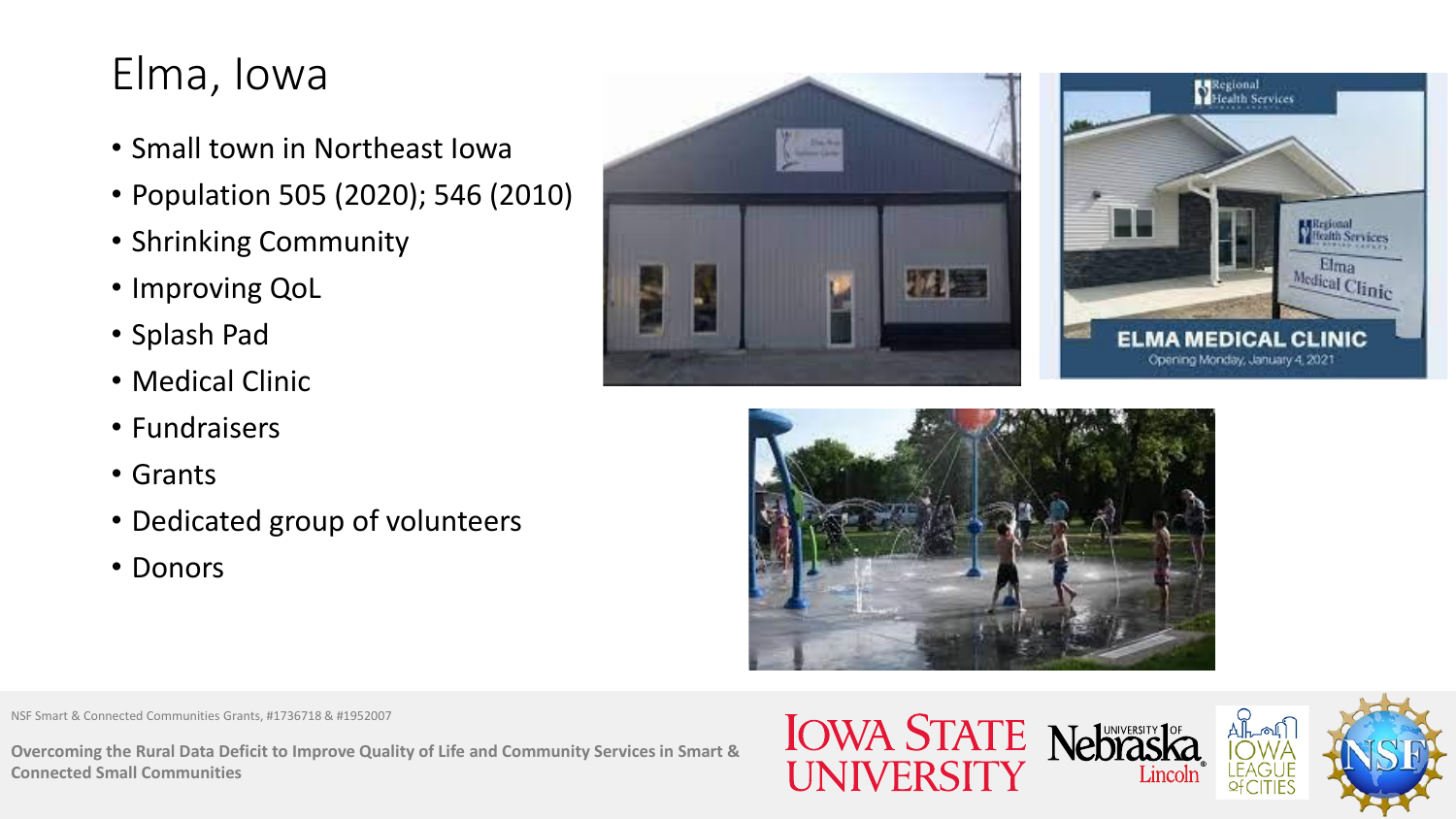New paradigms:

**We have an explicit goal to move away from growth as the predominant framework for discussing community stabilization and improvement, both in terms of population and also economics.** 

**Our research tells us that a focus on improving quality of life (QoL) for residents is the best option to stabilize populations.**

*Economic benefits may or may not follow.*

NSF Smart & Connected Communities Grants, #1736718 & #1952007

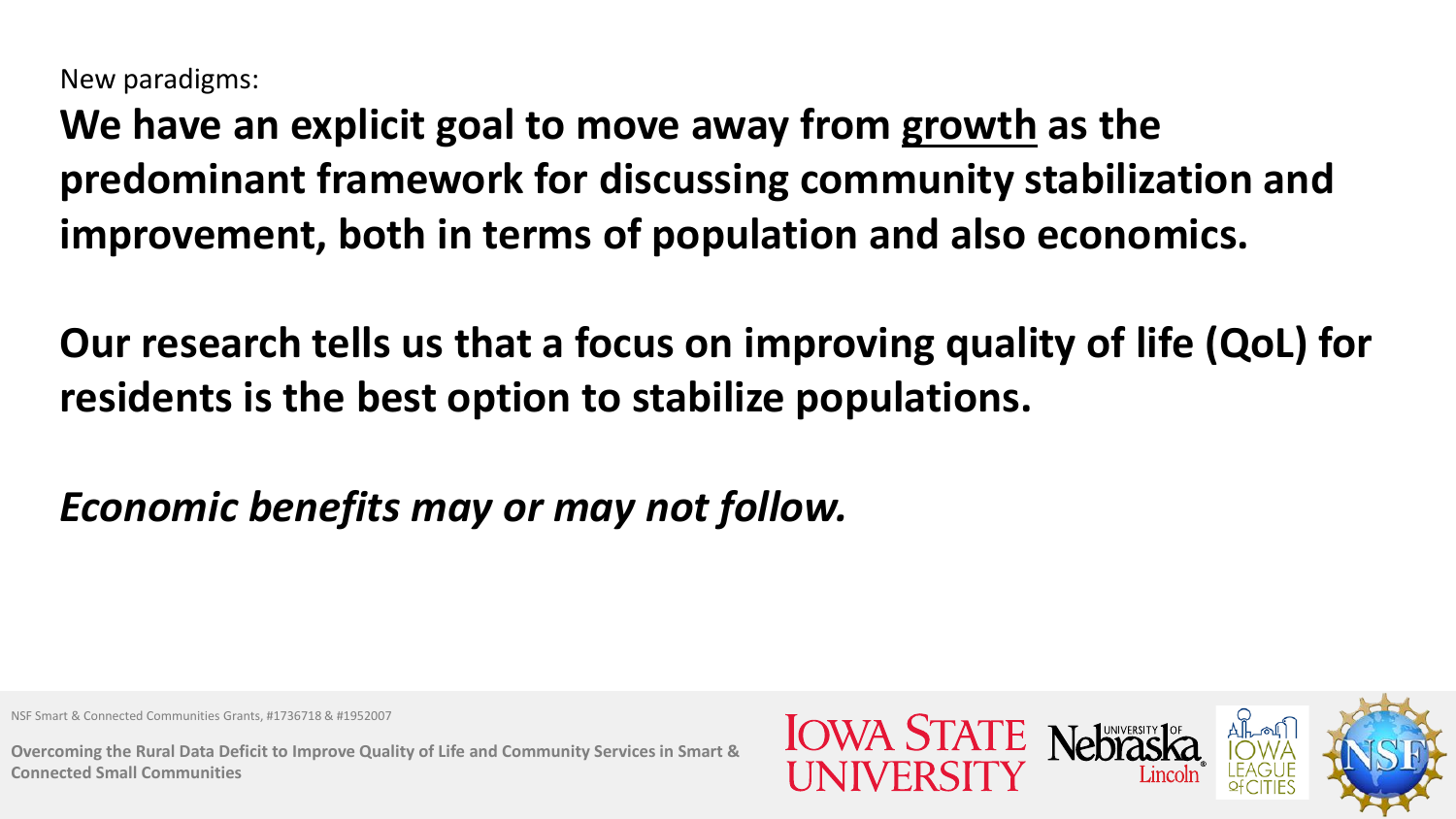New paradigms:

**We propose that the shrinkage of rural populations in states such as Iowa cannot be fixed in most places because these towns grew to serve a 19th-century agricultural economy.**

**Communities should accept and manage the shrinkage.**

**We are interested to know how communities respond and adapt to the changes and to learn from those who are doing better than expected.**

NSF Smart & Connected Communities Grants, #1736718 & #1952007

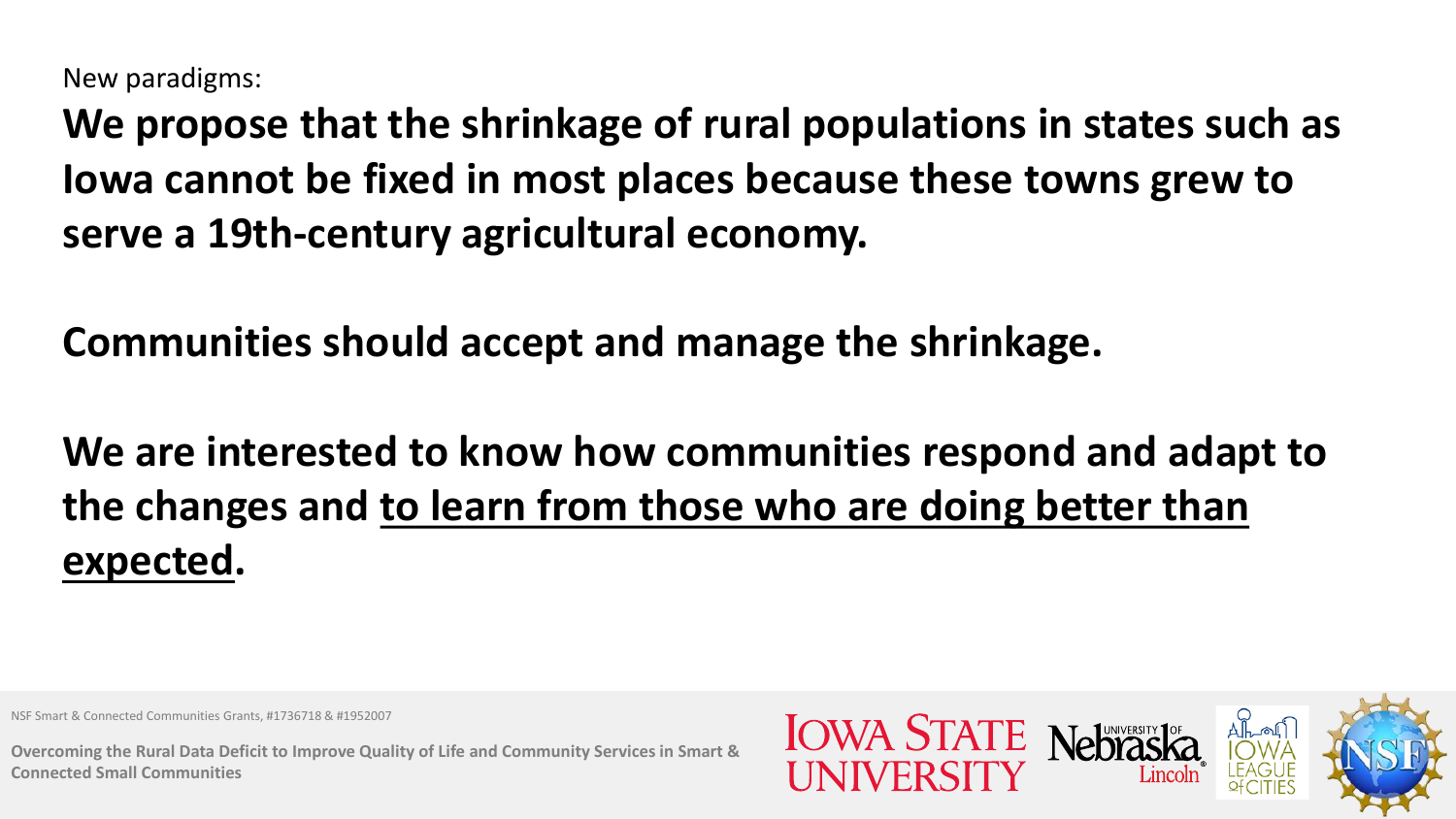## **Recommendations to become 'smarter' while shrinking:**

### **You can lose population, but still thrive!**

- Population loss is a *process* that needs to be managed.
- Shrinking towns can still have a high quality of life.
- QOL is partly within your control.

### **Economic development as a typical response!**

- Poor likelihood of success. Expensive.
- You might do everything right, but the odds of desired outcomes is low.
- You cannot control national and global economic trends.

### **Shrinking smartly does NOT preclude future growth!**

- High QOL better positions your town among 1,000s of others.
- Keeping current residents is a first priority.

NSF Smart & Connected Communities Grants, #1736718 & #1952007

**Overcoming the Rural Data Deficit to Improve Quality of Life and Community Services in Smart & Connected Small Communities**

**IOWA STATE**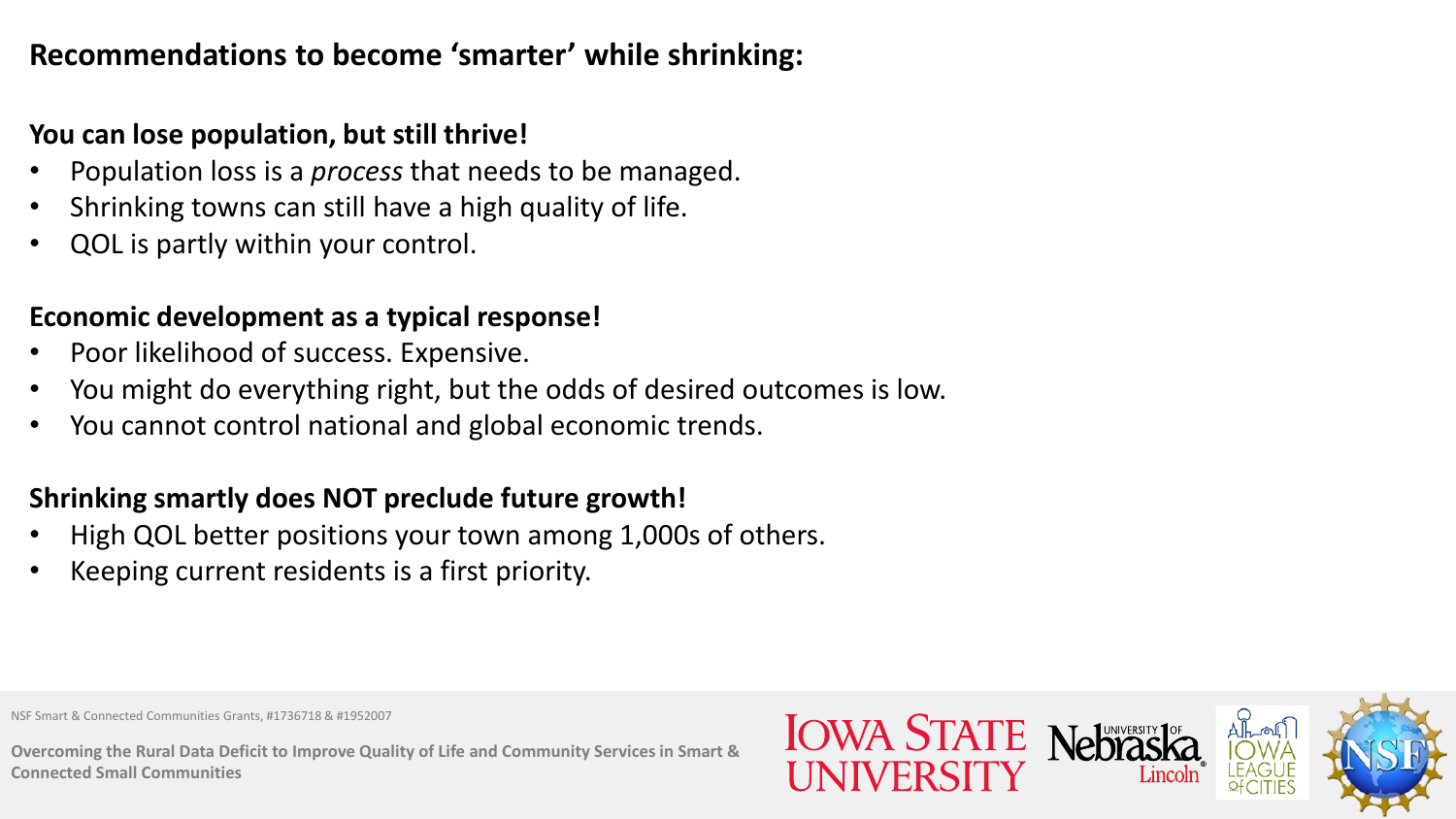# The Rural Shrink-Smart Project in Iowa

- Research
- Educational Outreach
- Community Engagement
- Data Science
- Shrink-Smart as a **New** approach
- Emphasis on
	- Shrinking places
	- Smart communities
	- Quality of Life (QoL)

NSF Smart & Connected Communities Grants, #1736718 & #1952007

**Overcoming the Rural Data Deficit to Improve Quality of Life and Community Services in Smart & Connected Small Communities**

**IOWA STATE Nebrash**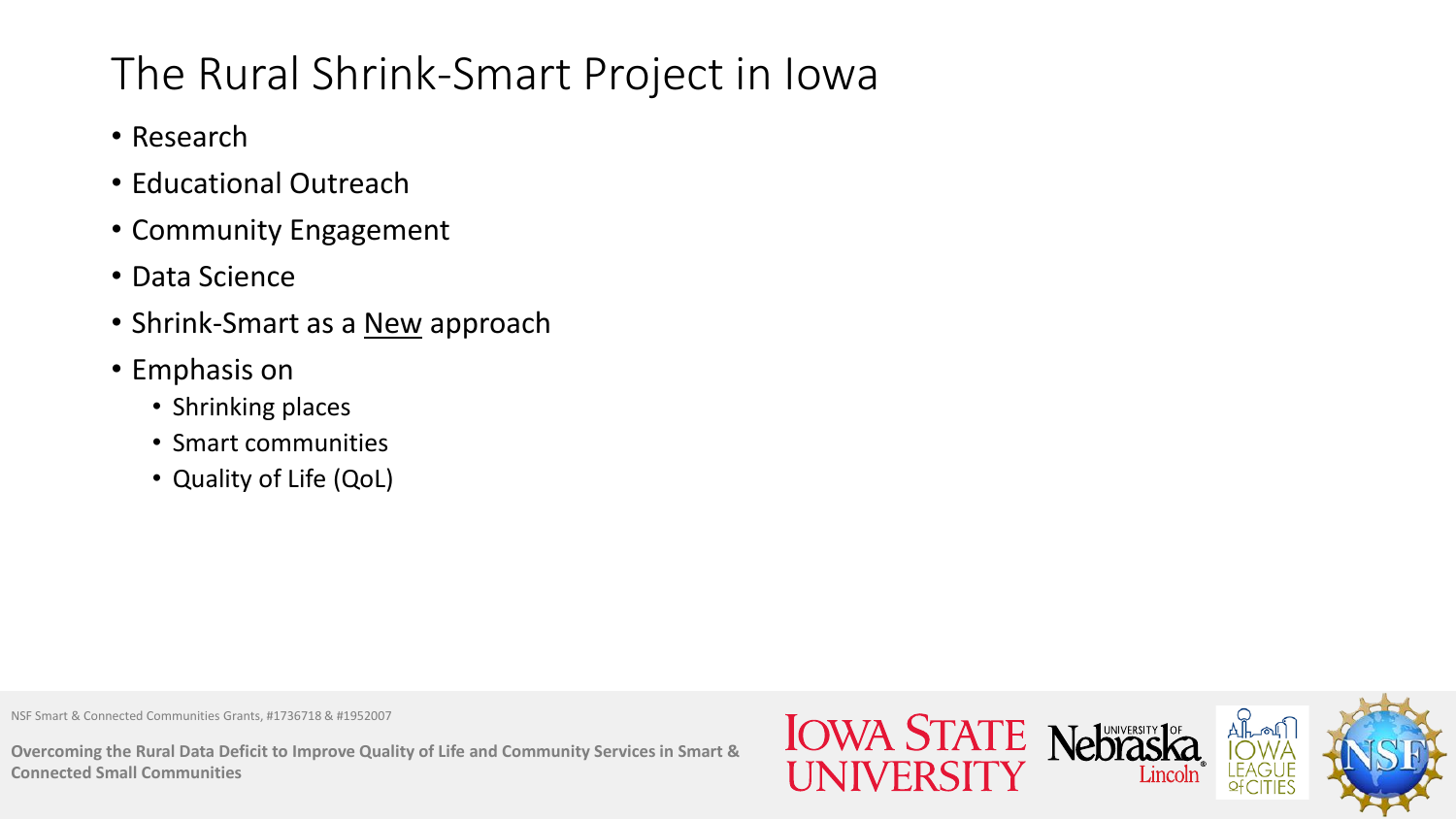## Iowa

- Population of 3.19 million (2020)
- 4.7% increase since 2010 (U.S. growth rate is 7.6%)
- Minority population growth a significant factor
- 941 cities
- 99 Counties
- 333 School districts
- 551 Special districts
- Largest city 215,000
- Smallest City 14
- Less than 500: 500 cities





NSF Smart & Connected Communities Grants, #1736718 & #1952007

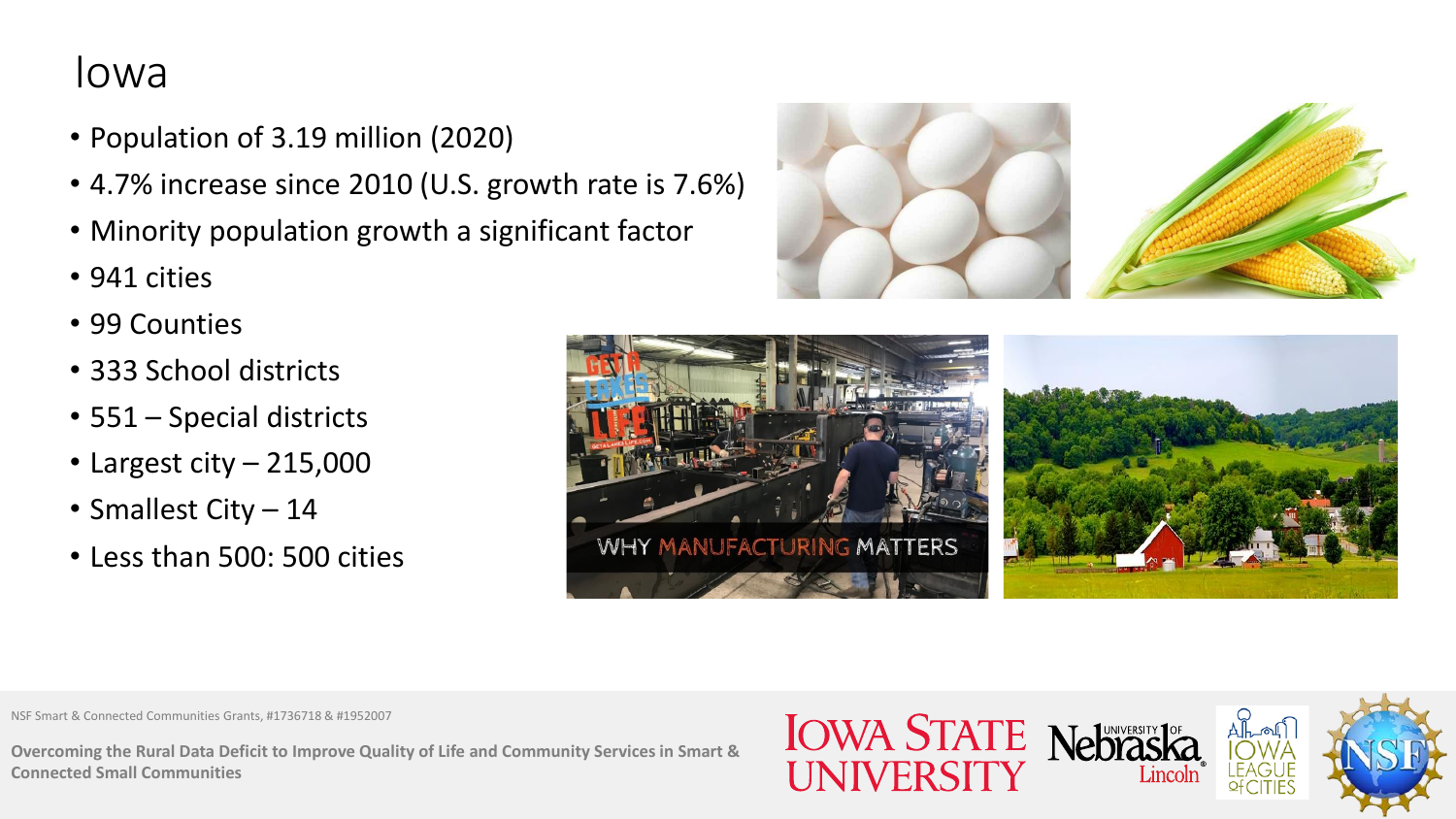## Small towns in Iowa

- In **rural places**, shrinkage has already been experienced as:
- Declining population
- Dated infrastructure, amenities
- Economic stagnancy low wages, long commutes
- Loss of retail stores
- Loss of most medical services (not universal)
- Fiscal stress
- Leadership challenges
- *Can Qol still be protected and how?*





NSF Smart & Connected Communities Grants, #1736718 & #1952007



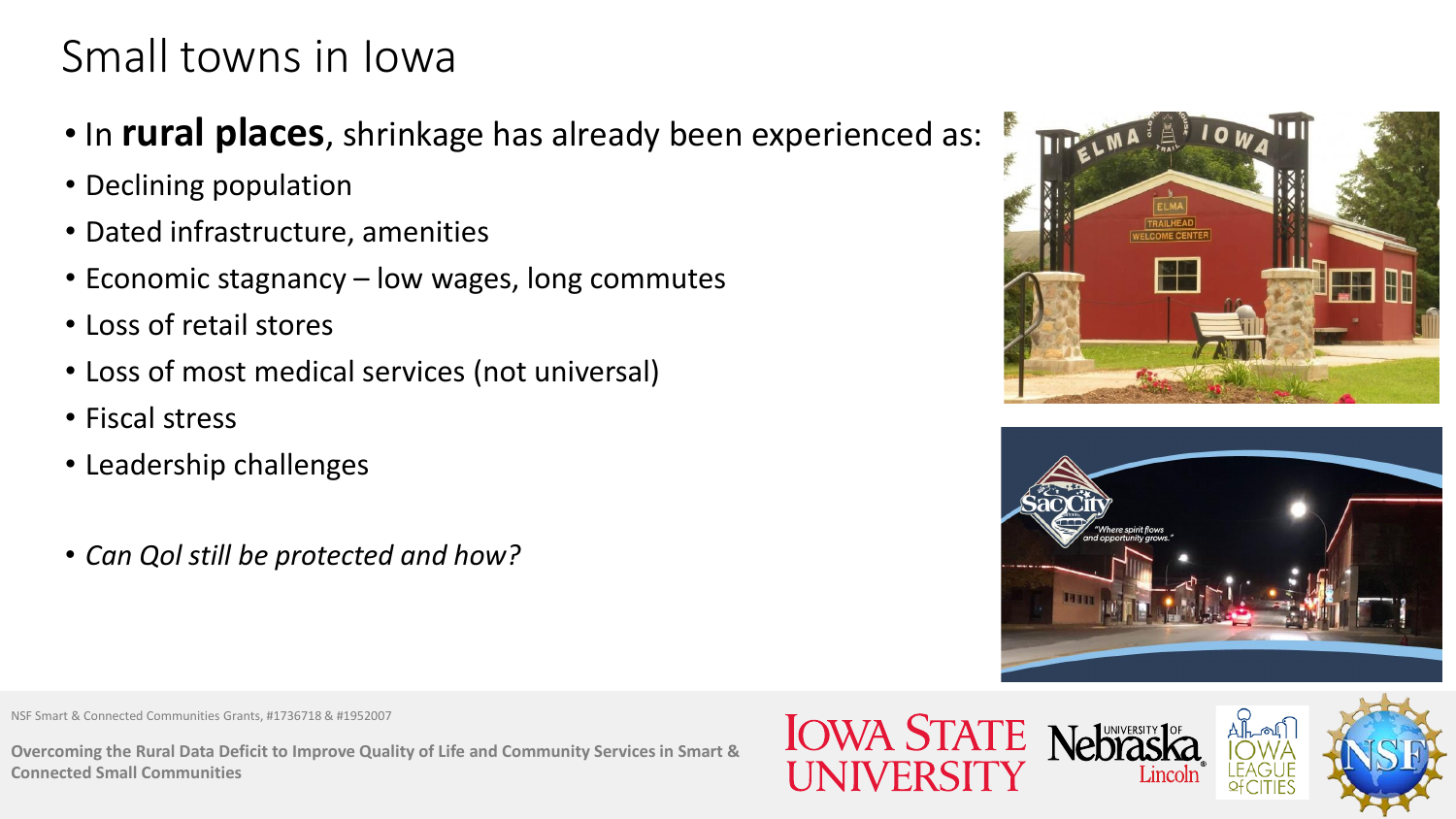# Iowa Small Town Poll

- Quality of life assessment
- Iowa Small Town Poll Iowa State University since 1994
- David Peters ISU, Sociology
- Local patronage patterns (Church, Recreation/Entertainment, Shopping, Healthcare)
- Government services (Fire, Parks, ERS, Water, Garbage, Public Schools, Govt. Services, Streets, Police)
- Local Services and Facilities (Child care, Senior Citizen programs, Adequate Housing, Youth programs, Jobs, Medical services, shopping facilities)
- Social environment (Social qualities safe, friendly, trusting, supportive, tolerant, well-kept, open to new ideas)
- Social ties (everybody knows everybody)
- Sense of community (coming together to solve problems and support each other how much, over time)
- Community attachment (Feel at home vs. Sorry to leave)
- Community involvement (percentage of folks participating in important aspect of community)



NSF Smart & Connected Communities Grants, #1736718 & #1952007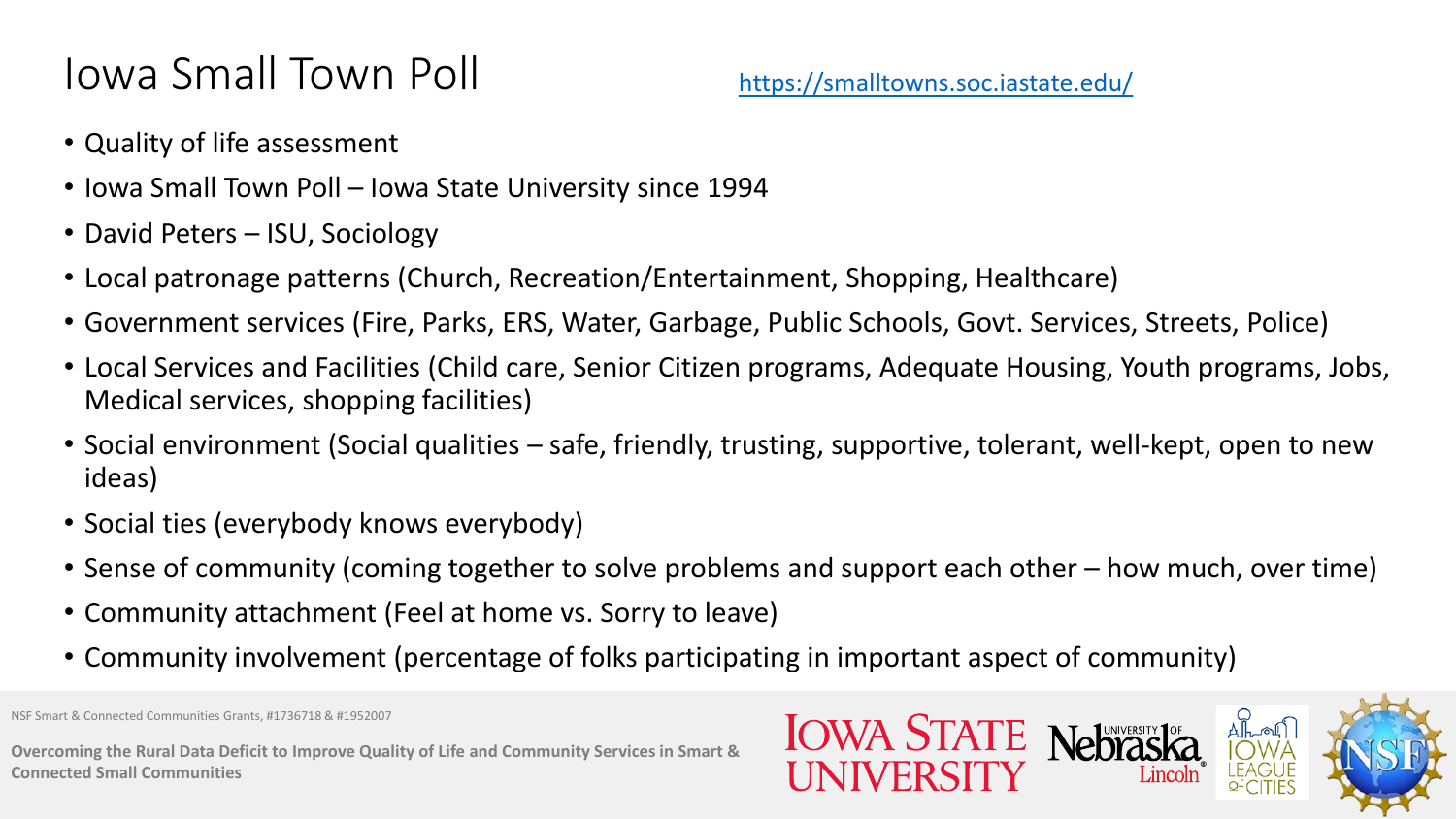# Measuring Quality of Life

- Survey of 99 small towns
- Changes in population and changes in QoL measures
- The QoL composite index for each city is defined as a simple average of the mean responses to each of the following 7 categories –
- Local jobs,
- Medical services,
- Public schools,
- Housing,
- Local government services,
- Childcare services,
- Senior services.

NSF Smart & Connected Communities Grants, #1736718 & #1952007

**Overcoming the Rural Data Deficit to Improve Quality of Life and Community Services in Smart & Connected Small Communities**

**IOWA STATE Nebrask**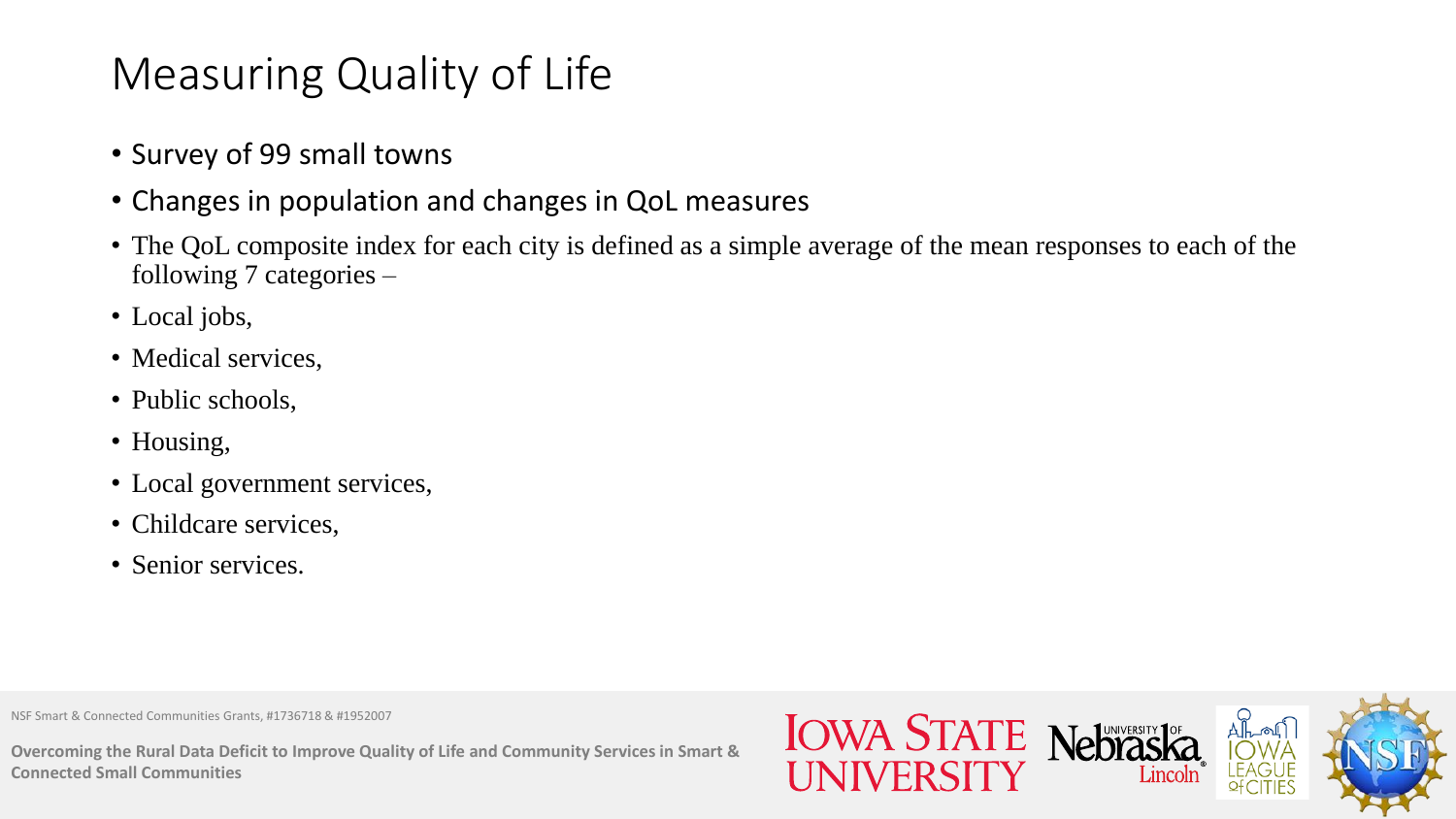## Role of Data

- The Rural Shrink-Smart Project relies on data
- Data science enhancing understanding of places, issues, trends, comparison with peers.
- Engagement process become more meaningful and interesting
- Assisting small rural communities to use public data
- Using technology, social media, smart devices to generate additional data on local level.
- Advancements in data gathering continue to evolve in a positive direction

NSF Smart & Connected Communities Grants, #1736718 & #1952007

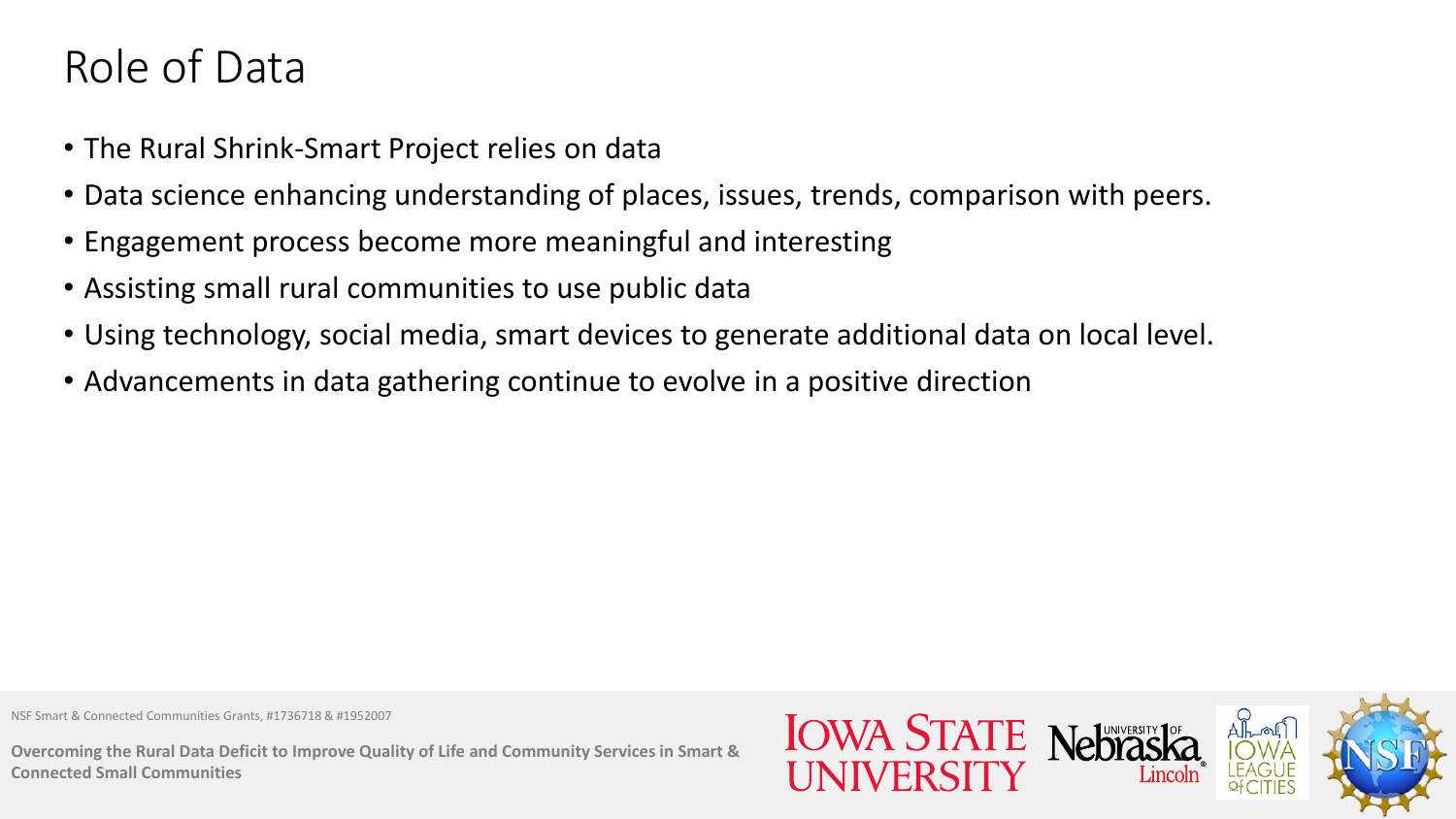## Data

- Public Finance Data
- Major sources of revenue over time
- Spending patterns across categories over time
- Peer comparison on per capita basis
- Property tax levy rates
- Property valuation trends
- Capital improvement projects specific
- Iowa Government Finance Initiative
- <https://www.extension.iastate.edu/igfi/>
- Biswa Das, Program lead, IGFI



NSF Smart & Connected Communities Grants, #1736718 & #1952007

**Overcoming the Rural Data Deficit to Improve Quality of Life and Community Services in Smart & Connected Small Communities**

**IOWA STATE Nebrasi** 

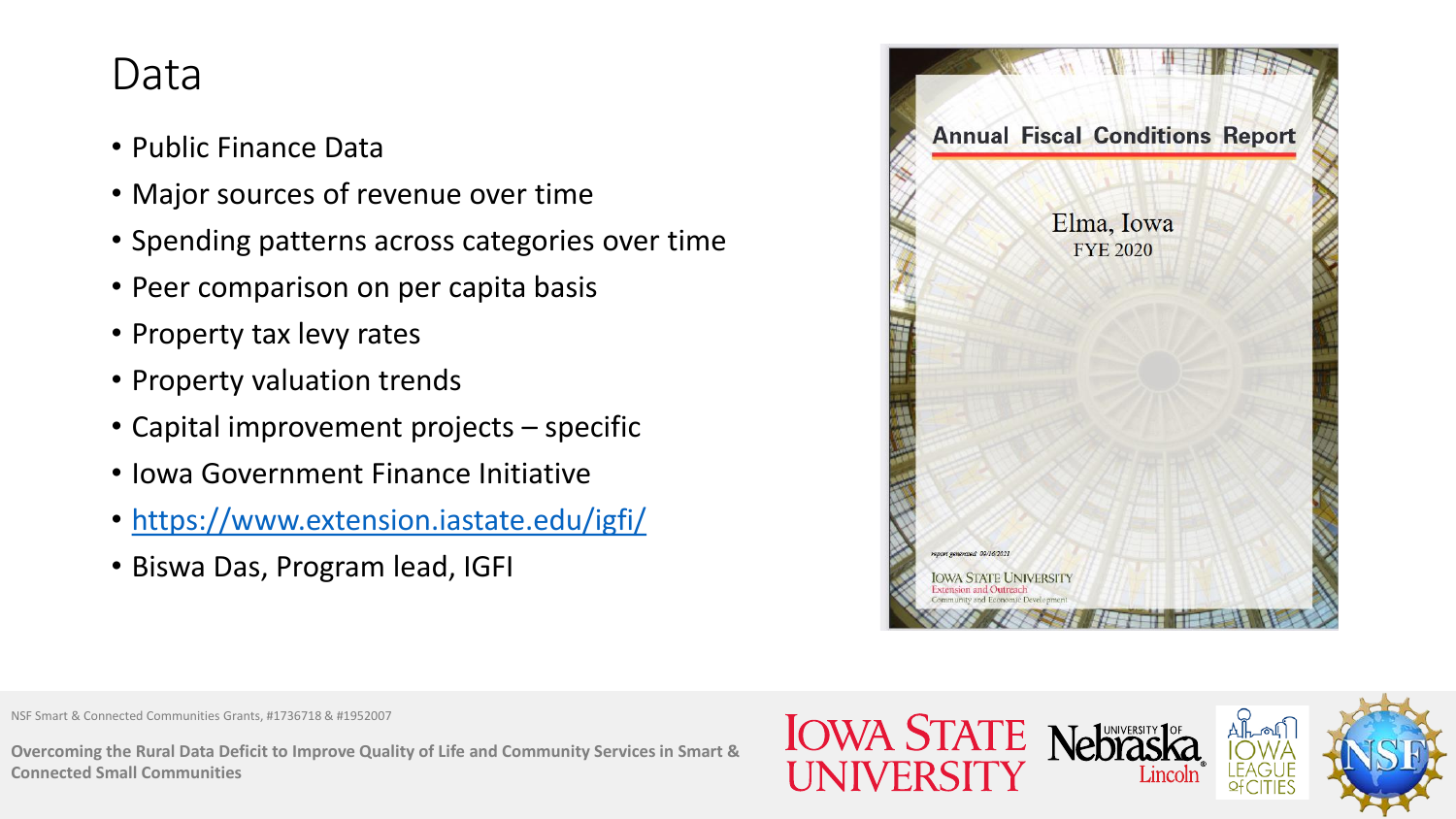## **Examples of projects that have worked in some of the towns we studied:**

## **Community support for services.**

- New **daycare center** in a former school building.
- New **medical clinic** built in collaboration with a local hospital system.
- Working with the **local library** to develop programming for kids and after-school options.

## **Philanthropy and community organizations.**

- Active **community organizations** that collaborate on and sometimes replace programming that had been funded by the town – such as music nights, films in the park, sports leagues, improvements to recreation facilities like playgrounds and ballfields.
- Using **private dollars as match dollars** for grant applications often foundations will ask for a local match to receive a new grant and the private organizations can provide this.
- Assisting the city manager or city clerk with **grant applications** by identifying needs and grant opportunities.
- Keeping updated information about activities on **social media** like Facebook.

## Towns: Sac City, Elma, Bancroft, Corning, Mt. Ayr, Everly

NSF Smart & Connected Communities Grants, #1736718 & #1952007

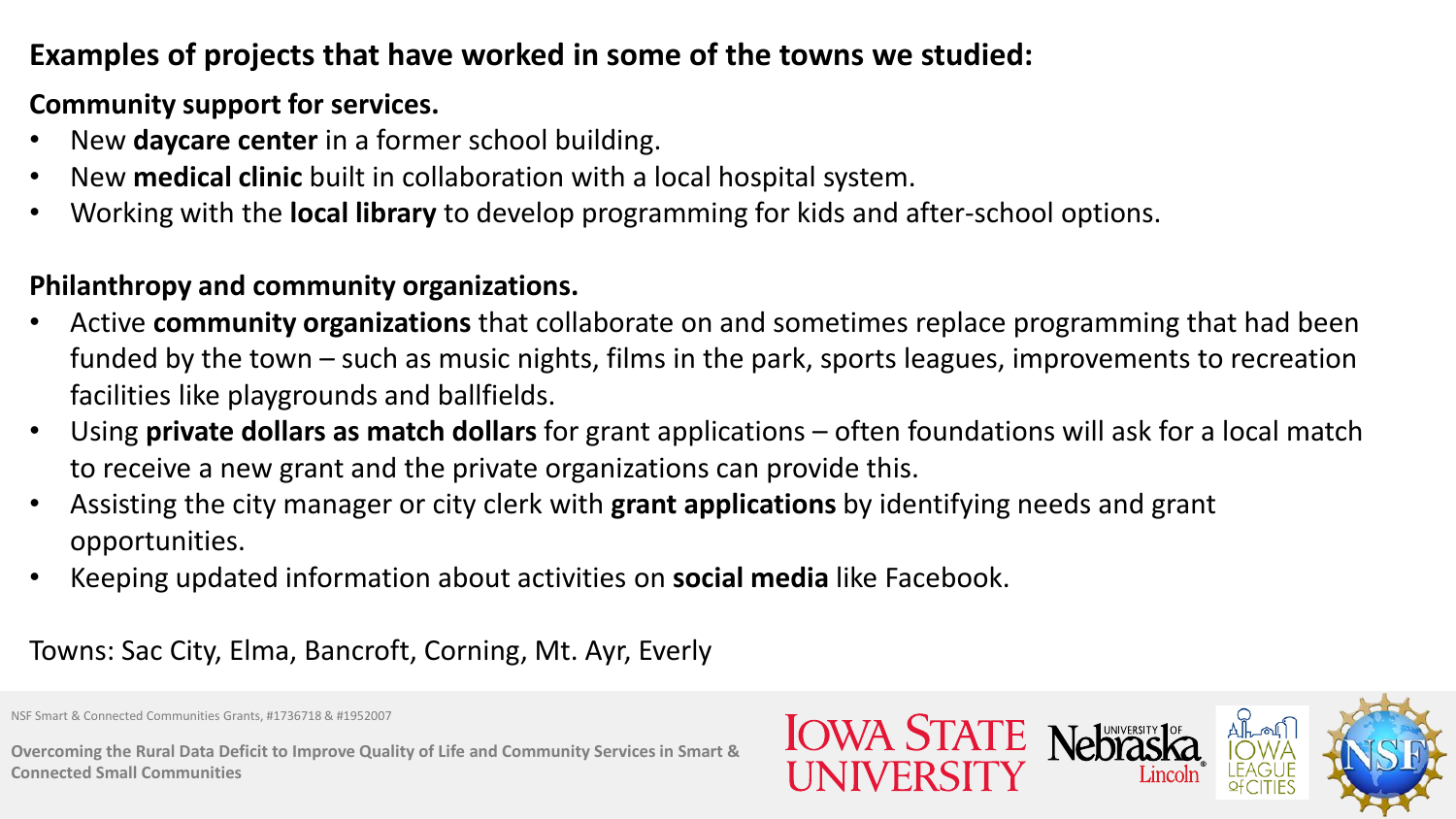# What can small communities do?

- Begin to consider of shrink-smart as an alternate approach (mindset)
- Economic development need not be the only priority
- Engage residents more through community events/issues/priorities
- Building a positive community identity perception matters!!
- Getting to understand how folks perceive the QoL is important.
- Mentoring new leaders for the future.
- Effective role of city officials engage with community
- Cultivating active participation in civic life young and old
- League and Institutions of Higher Learning are often willing partners.

NSF Smart & Connected Communities Grants, #1736718 & #1952007

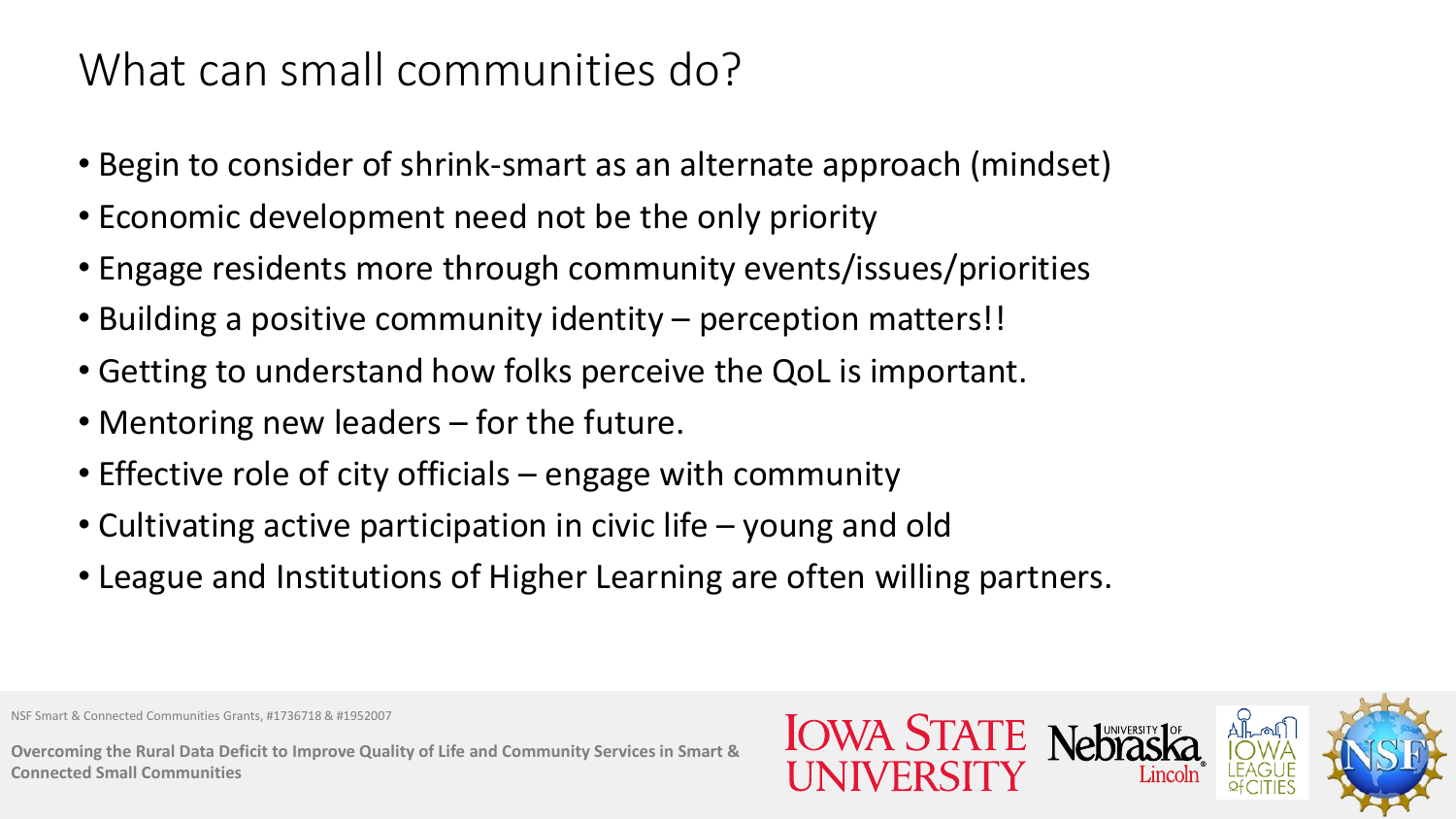## Observations

- Data helps tell a story, only so far.
- Interactions with cities matter. Engaging cities broadens understanding with specifics.
- Stories matter!! Social media can be very effectively used for community benefit!
- Community led efforts, not local govt.
- Well kept and safe
- University extension capacity to assist engage
- League of Municipalities, County Association, Council of Governments can be key partners and collaborators – provide the platform for sharing.
- Virtual interactions have opened up lot of possibilities for such interactions
- Smart-shrink project creates opportunities that can be adopted across the nation